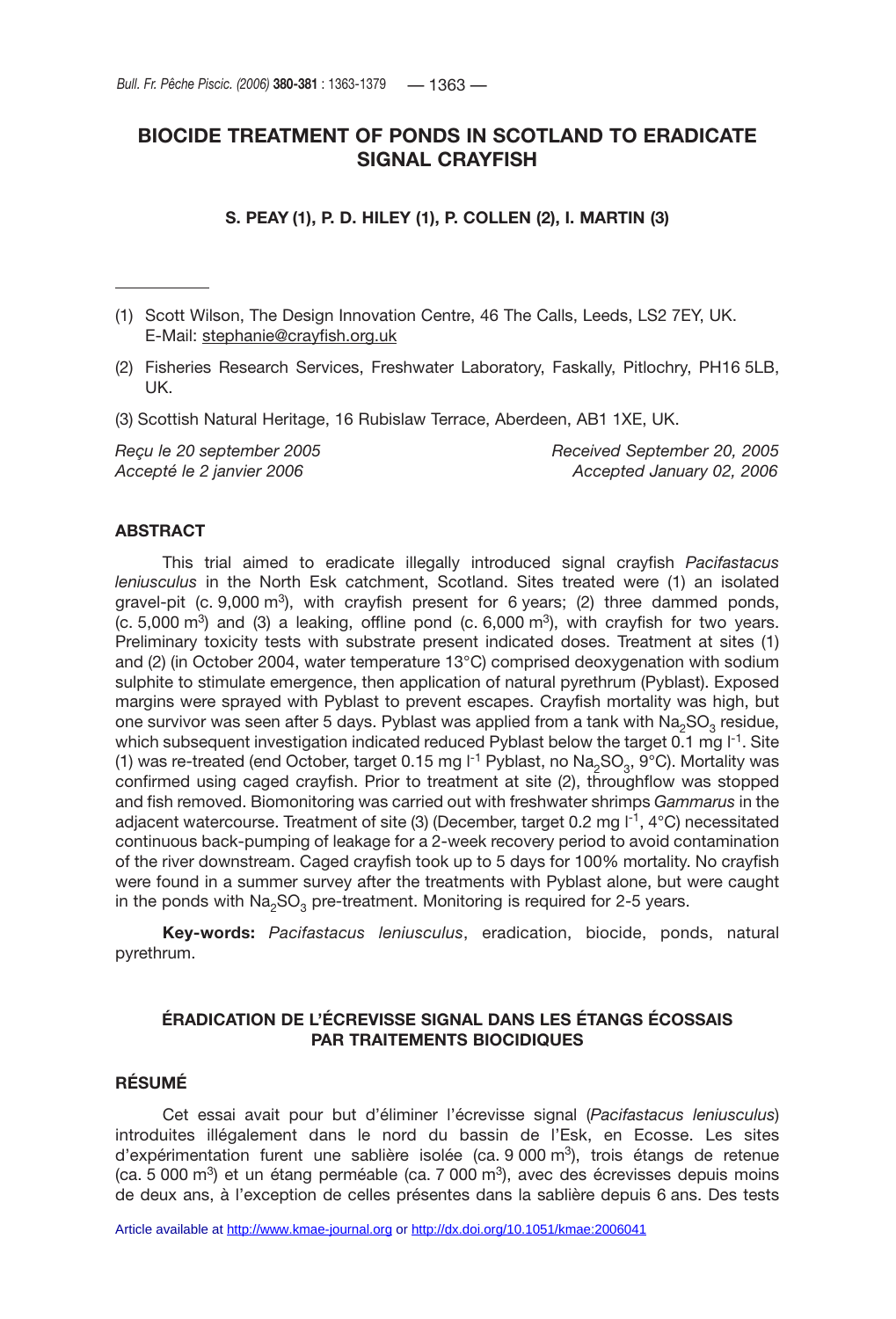de toxicité préliminaires ont été conduits dans des seaux avec le substrat pour indiquer les doses de terrain. Dans la sablière et les 3 étangs de retenue, le traitement (octobre 2004, température de l'eau 13 °C) a compris la désoxygénation avec du sulfate de sodium pour stimuler l'émergence, et ensuite l'application du pyrèthre naturel (Pyblast). Les berges exposées furent vaporisées à l'avance avec Pyblast pour empêcher la fuite des écrevisses. La mortalité des écrevisses fut élevée, mais un survivant a été vu 5 jours plus tard. Le Pyblast avait été pompé à partir d'un réservoir contenant encore des résidus de sulfate de sodium, ce qui a probablement réduit la concentration de Pyblast en dessous de 0,1 mg.  $1^{-1}$ . Un nouveau traitement a été conduit fin Octobre avec 0,15 mg.  $1^{-1}$ de concentration en Pyblast et 0 en Na<sub>2</sub>SO<sub>3</sub> (température de l'eau 9 °C). La mortalité fut confirmée par l'utilisation d'écrevisses en cage. Aux trois étangs, l'écoulement a été arrêté avant le traitement, les poissons ont été retirés, la végétation des berges a été traitée avec du Pyblast et le reste a été appliqué par bateaux équipés des vaporisateurs, pour tuer les écrevisses. Un suivi biologique a été fait en utilisant des sacs de crevettes d'eau douce (*Gammarus*) placés dans le cours d'eau adjacent. Le traitement du dernier étang (Décembre, concentration cible 0,2 mg.l-1, température 4° C) a nécessité le pompage en continu des eaux pendant une période de récupération de deux semaines pour éviter la contamination de la rivière en aval. Une mortalité de 100 % a été obtenue après 5 jours pour les écrevisses en cage. Un contrôle pendant une période de 2 à 5 ans est nécessaire.

**Mots-clés :** *Pacifastacus leniusculus*, éradication, biocide, étang, pyrèthre naturel.

### **INTRODUCTION**

There are no indigenous crayfish in Scotland and the stocking of crayfish into waterbodies in Scotland is illegal. There are concerns about the potential impact of introduced crayfish on indigenous salmonid fisheries (GRIFFITHS *et al*., 2004) and on aquatic invertebrates in Scotland (CRAWFORD *et al*., in press). Despite this, there have been several introductions since the late 1990s (P. COLLEN, Fisheries Research Services, pers. comm.).

In 2003, signal crayfish *Pacifastacus leniusculus* were discovered in the North Esk catchment in Aberdeenshire, Scotland (Figure 1) in a gravel pit and in two nearby ponds. Scottish Natural Heritage (SNH), the agency that advises government on nature conservation in Scotland, consulted with various agencies, the affected landowners and crayfish specialists and decided to try to eradicate the crayfish. It had to be attempted quickly, as with delay the signal crayfish would be increasingly likely to escape from the ponds, become established in the river system and spread beyond any means of control. From the decision to act in August 2004 to start of the treatment was 8 weeks. This approach is consistent with IUCN guidelines (2000), which state that "the best opportunities for eradicating or containing an alien invasive species are in the early stages of invasion, when populations are small and localised". IUCN advice is that "where it is achievable, eradication is the best management option for dealing with alien invasive species where prevention has failed. It is much more cost effective financially than ongoing control, and better for the environment".

In England and Wales there has been a dramatic spread of signal crayfish since the species was first introduced in the late 1970s. This spread has been at the expense of the indigenous white-clawed crayfish *Austropotamobius pallipes*, as described by SIBLEY (2003). Despite the introduction of legislation to prevent further introductions of signal crayfish, the number and extent of populations grew rapidly and continues to do so (HOLDICH *et al*., 2004). Efforts were made to find a method with low environmental impact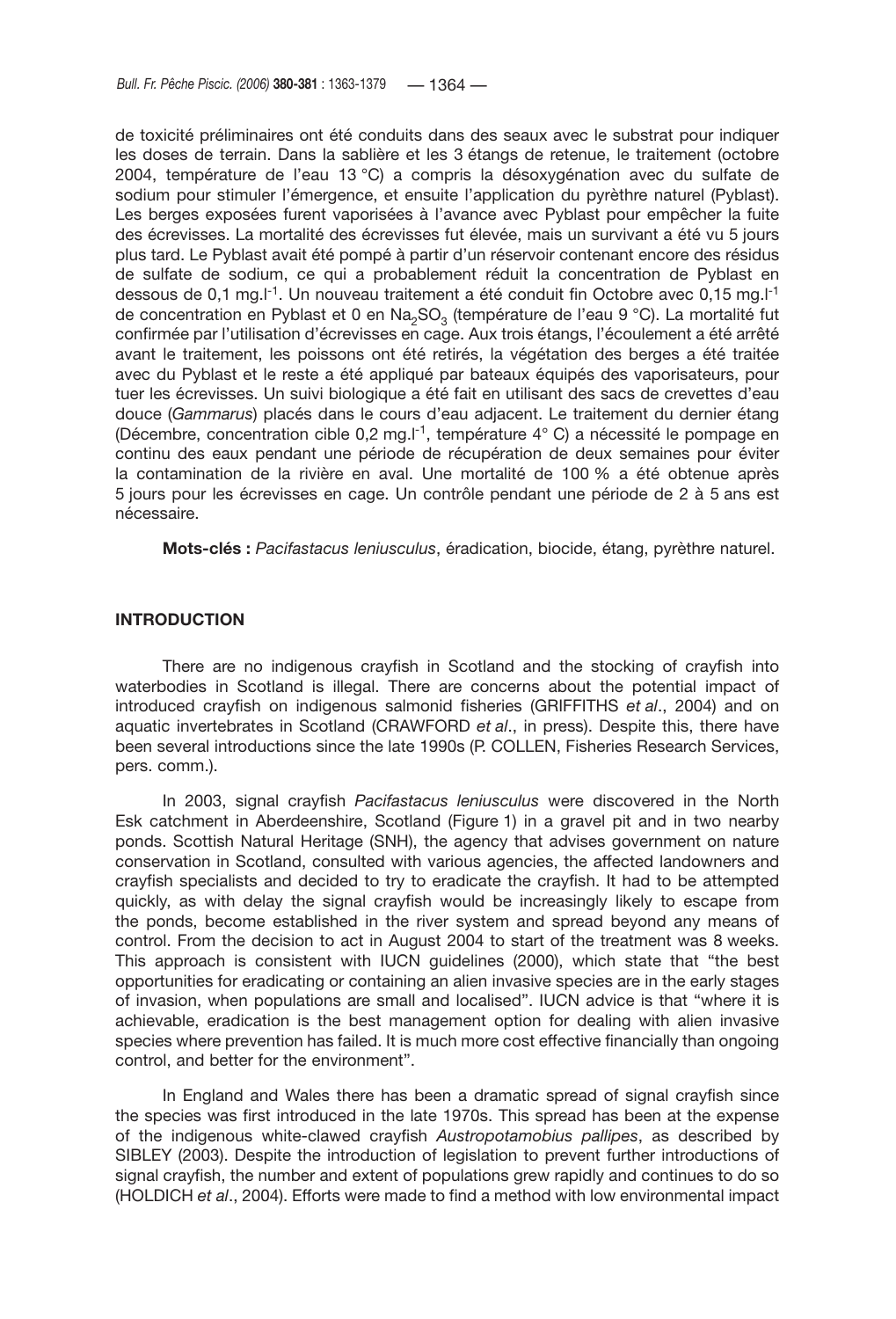

### **Figure 1**

**Location of North Esk catchment.**

### **Figure 1**

**Localisation du bassin de North Esk.**

to eradicate unwanted populations of crayfish, but no viable methods were found during a period of more than 25 years. Manual removal, trapping and electrofishing had already been tried unsuccessfully in the River Clyde in Scotland during 2001 to 2003 (C. BEAN, SNH, pers.comm.) and in other projects (PEAY and HILEY, 2001). Methods used did not eradicate signal crayfish, nor limit the rate of invasion. Throughout the period when these methods were under trial, signal crayfish continued to spread in existing colonised catchments and into new ones, where they arrived via canals, by accidental stocking with fish from fish farms and by illegal introduction. Biocides were therefore considered as an alternative option.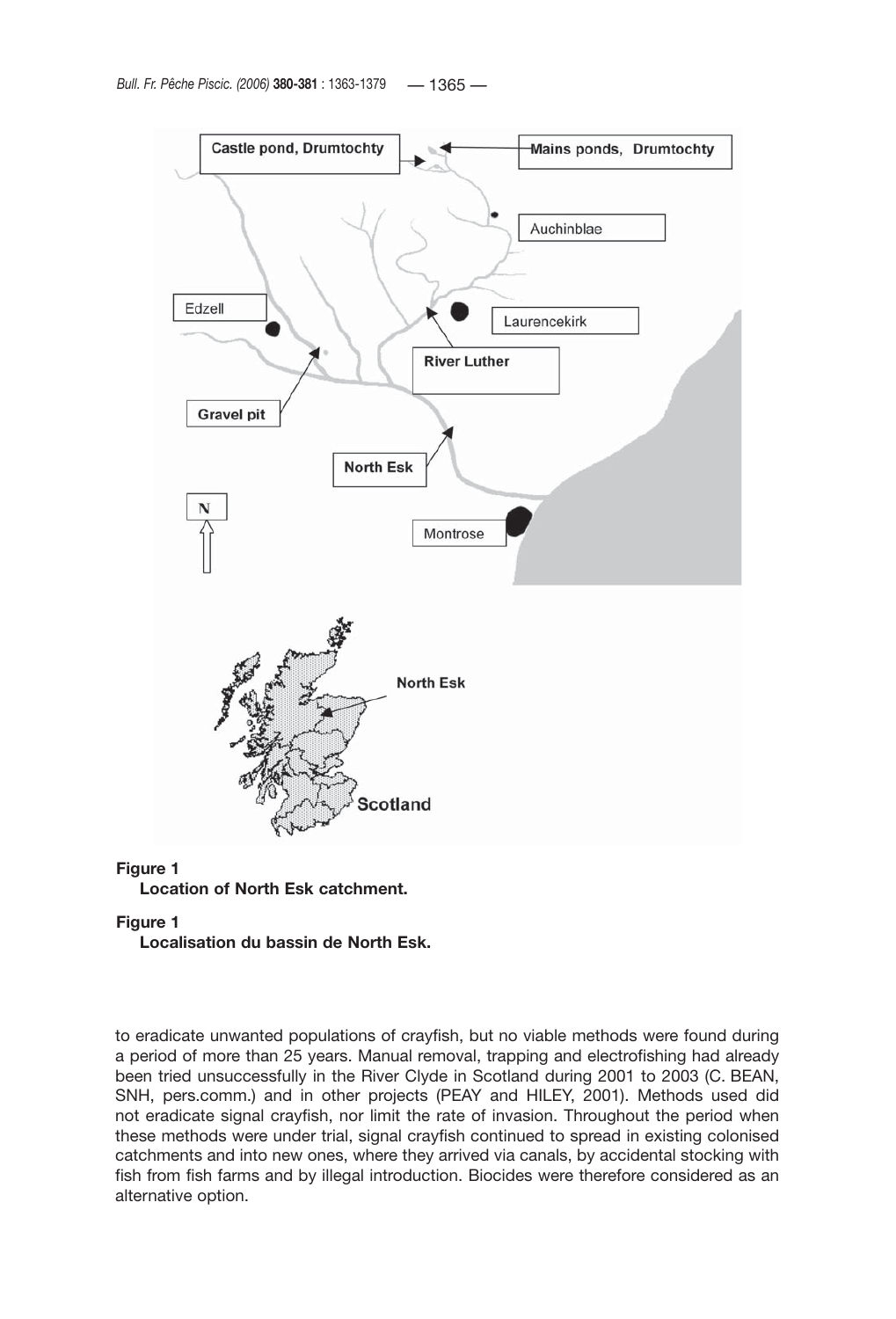Biocides have been used against crayfish in a few studies, which are reviewed in HOLDICH *et al*. (1999). There are no known biocides that are selective to crayfish, or even to crustaceans, so those with potential for use against crayfish are also toxic to other aquatic invertebrates and fish.

The botanical insecticide rotenone, derived from various species of the Leguminosae is also used as a piscicide. However, it was reported to have little effect on benthic invertebrates in Scotland (MORRISON and STRUTHERS, 1975, cited in HOLDICH *et al*., 1999). In laboratory tests, BILLS and MARKING (1988) found they could kill rusty crayfish *Orconectes rusticus* with rotenone in three days at 10 mg  $I^{-1}$ , compared to 0.02 mg  $I^{-1}$  to kill fish. EVERSOLE and SELLER (1997) found that of 35 chemical groups reviewed, synthetic pyrethroids were the most toxic to crayfish, with a median 96-h LC<sub>50</sub> value of 2.5 µg l<sup>-1</sup>,  $\frac{1}{2}$  compared to 350 µg l<sup>-1</sup> and 352 µg l<sup>-1</sup> for organochlorine and for organophosphates respectively.

There has been little authorised use of biocides against crayfish in Europe. CABRAL *et al.* (1997) mentioned the illegal use of parathion to prevent crayfish activity in rice fields, but the effectiveness of such treatments is not reported. In one of the few published examples, LAURENT (1995) treated three ponds with the organophosphate insecticide fenthion and achieved 100% mortality of caged crayfish, but fenthion proved to be persistently toxic in the ponds for many weeks. Statutory authorities may be concerned about the impact of biocides on non-target areas and about the persistence of some products that are authorised for use in agriculture, but not in water (HOLDICH *et al*., 1999). FRUTIGER *et al*. (1999) noted that a decision to use a biocide against an unwanted population of non-indigenous crayfish in Switzerland was overturned in a court ruling.

In the search for a biocide with low environmental impact, CABRAL *et al.* (1997) carried out a detailed study of a surfactant (GENAPOL OX-080), which is biodegradable. Doses were found that would kill red swamp crayfish *Procambarus clarkii*, but comparison with tests on a fish, a snail and a cladoceran showed that  $LC_{50}$  values for the non-target species were 12 to > 80 times lower than those for the crayfish and even higher doses would have to be used to obtain  $LC_{100}$  of crayfish in field conditions.

Synthetic pyrethroids have been tested on crayfish in laboratories (e.g. EVERSOLE and SELLER, 1997; QUAGLIO *et al*., 2002). When field tests were planned in England, however, (HILEY and PEAY, 2003) the Environment Agency, the regulatory authority, decided that tests would not be permitted with synthetic pyrethroids, but only with the more readily degradable natural pyrethrum.

In 2000, HILEY (2003) undertook some preliminary laboratory tests on the use of non-persistent biocides on signal crayfish. These initial tests were followed by some field tests, in outside tanks, with substrate and water from a farm reservoir (HILEY and PEAY, 2003 and in press). The tests included chemical deoxygenation with sodium sulphite, high pH, ammonia from nitrogenous fertiliser at high pH, chlorine from sodium hypochlorite and natural pyrethrum. Of these, pyrethrum was considered to be the most suitable for field trials on wild populations of signal crayfish.

Natural pyrethrum is the oldest known botanical insecticide and is produced primarily from the flowers of *Chrysanthemum cinerariaefolium and C. cineum,* as extracts composed of several natural pyrethrins. It is widely used as an organic insecticide on crops, where it can be applied up to harvest. It is used in food handling premises, for control of insects for public hygiene or avoidance of nuisance and also as a treatment for headlice. It was first used against crustaceans in 1947 to clear infestations of water hoglouse *Asellus aquaticus* from public water mains (HART, 1958) and is still used in this way, usually at doses of 10  $\mu$ g l<sup>-1</sup> (EVINS, 2004).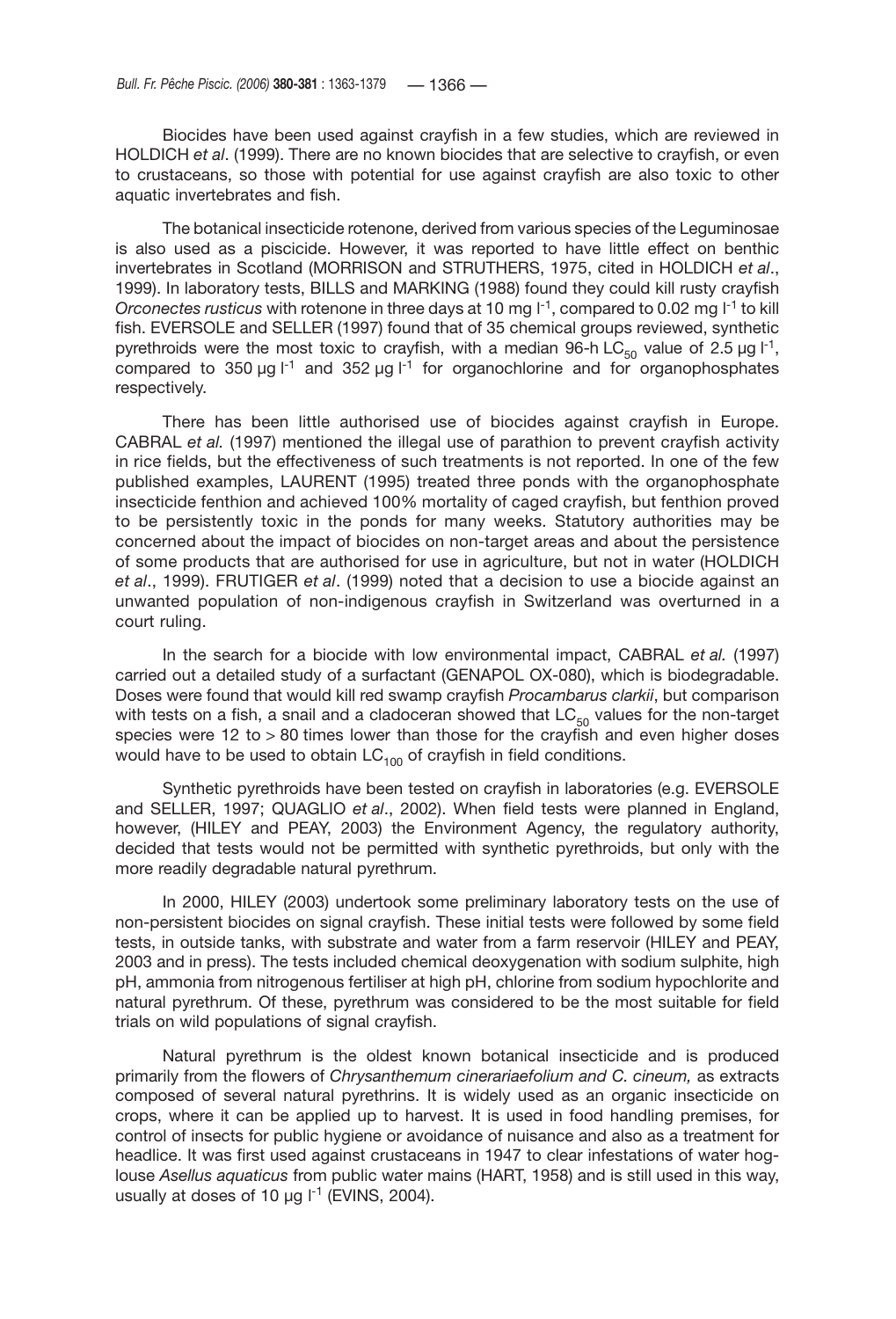The advantages of natural pyrethrum are its low toxicity to mammals and birds (HUDSON *et al.,* 1984; SAXENA and BAKRA, 1978), its rapid breakdown in sunlight, the absence of toxic residues and its harmlessness to plants. It is, however, toxic to other aquatic crustaceans, insects and fish (SANDERS, 1969; JOHNSON and FINLEY, 1980; MAYER and ELLERSIECK, 1986; BURRIDGE and HAYA, 1997). It is also more expensive than more stable synthetic pyrethroid insecticides.

The formulation tested in simulated field conditions by HILEY and PEAY (2003) was Pyblast (Agropharm Ltd), which consists of 3.0% w/w pyrethrins; plus piperonyl butoxide as a synergist to rapidly immobilise invertebrates, and alcohol ethoxylate.

Pyblast was chosen as the biocide for the attempted eradication of the signal crayfish in the North Esk catchment because, being biodegradable, it was considered to have lower environmental impact than more stable and persistent commercially available insecticides and, specifically, because it was the only insecticide that had been fieldtested on crayfish in the UK.

The decision to use a biocide in these Scottish trials was done with the understanding that any treatment that was sufficiently effective on crayfish would also be lethal to a range of non-target organisms. Hence, when used in field conditions, the biocide would also kill other components of the aquatic fauna. The treated waterbody would have to recover by a process of natural colonisation. The premise was that it was better to have a short-term, fully recoverable impact on a waterbody in a controlled, localised area than to allow signal crayfish to spread throughout the river system, with the associated long-term impacts.

The approach used in the trial treatment was to prevent or minimise the inflow or outflow of water; remove fish where necessary; spray the terrestrial margins with Pyblast to prevent any escape over land; then treat the whole waterbody with Pyblast, and contain the treated water throughout the recovery period to prevent any adverse effects in nontarget areas.

In the first instance, a pre-treatment of deoxygenation with sodium sulphite was used, with the aim of stimulating crayfish to emerge from refuges prior to dosing with Pyblast, but this was omitted later when it was found to interfere with the action of Pyblast.

Authorisations were required from several statutory agencies, the UK Health and Safety Executive Biocide and Pesticides Unit and Scottish Environmental Protection Agency (SEPA) for approval to use the biocide and the Scottish Executive for a licence to hold signal crayfish.

The primary purpose of the work was to eradicate signal crayfish from the North Esk catchment, although scientific study was included. This paper is, therefore, not a laboratory-based ecotoxicology study, but instead is more descriptive and deals with the practical problems of moving up in scale from tests to full-scale treatments in waterbodies of thousands of cubic metres and with uncontrolled environmental conditions.

#### **SITES**

The five waterbodies that were treated are described in Table I. They consisted of a wholly enclosed gravel pit, a chain of three ponds (Mains ponds) and a separate off-line pond (Castle pond) near a river, the River Luther, ranging in size from 0.1 to 1.0 ha. Signal crayfish had reputedly been stocked in the gravel pit in 1998 and into the other ponds in 2003. Trapping surveys confirmed there were populations of crayfish in two of the ponds (lower Mains and Castle) and an abundant population in the gravel pit. No crayfish were found in a manual search of the River Luther in early October 2004, but two juveniles were found in a 10 m length of ditch immediately downstream of Castle Pond. The rest of the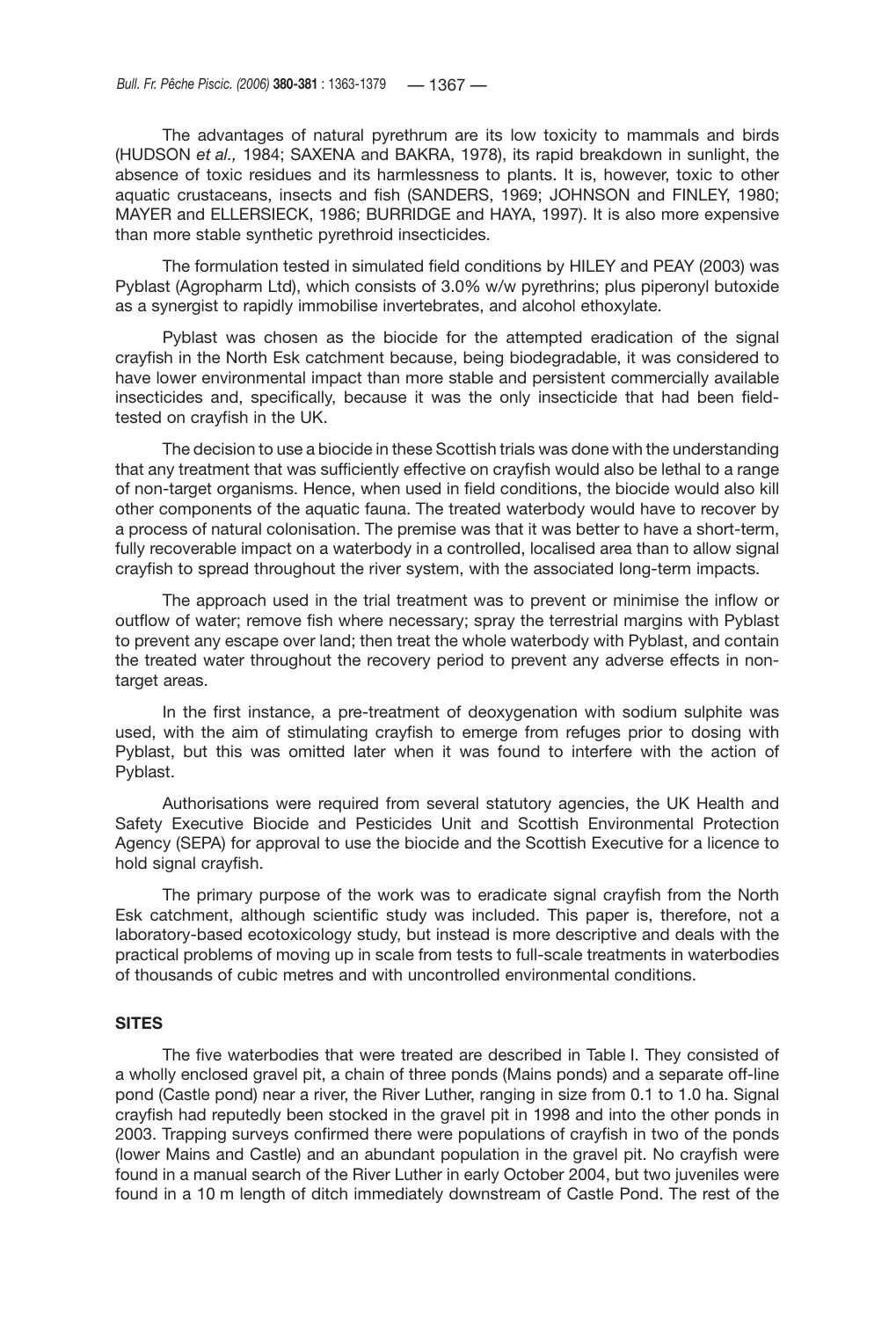## **Table I**

**Waterbodies treated in North Esk catchment, with results of pre-treatment trapping.**

# **Tableau I**

## **Cours d'eau traités dans le bassin North Esk.**

| <b>Location</b>                            | <b>Size</b>                                                     | <b>Description</b>                                                                                                                                                                                                                                                                                                                                                                                                                        | <b>Results of</b>                                                                                            |
|--------------------------------------------|-----------------------------------------------------------------|-------------------------------------------------------------------------------------------------------------------------------------------------------------------------------------------------------------------------------------------------------------------------------------------------------------------------------------------------------------------------------------------------------------------------------------------|--------------------------------------------------------------------------------------------------------------|
|                                            | (approx.) <sup>1</sup>                                          |                                                                                                                                                                                                                                                                                                                                                                                                                                           | pre-treatment                                                                                                |
|                                            |                                                                 |                                                                                                                                                                                                                                                                                                                                                                                                                                           | trapping                                                                                                     |
| Small pond<br>(Mains ponds<br>Drumtochty)  | Area: $80 \text{ m}^2$<br>Volume:<br>c. 80 $m3$                 | One of a chain of dammed ponds<br>in ungrazed grassland with rushes<br>and trees. It has steep, sandy clay<br>banks. There is an inflow from<br>field drainage and an outlet to<br>Middle pond. Stocked with brown<br>trout (Salmo trutta). No known<br>introduction of crayfish.                                                                                                                                                         | September 2004,<br>5 traps, 0 crayfish                                                                       |
| Middle pond<br>(Mains ponds<br>Drumtochty) | Area: 1,500 m <sup>2</sup><br>Volume:<br>c. $1,750 \text{ m}^3$ | Pond as above, outfalls through<br>dam to Lower pond. No known<br>introduction of crayfish.                                                                                                                                                                                                                                                                                                                                               | September 2004,<br>15 traps, 0 crayfish                                                                      |
| Lower pond<br>(Mains ponds<br>Drumtochty)  | Area 3,000 m <sup>2</sup><br>Volume:<br>c. $3,000 \text{ m}^3$  | Pond has several vegetated<br>islands and numerous trees<br>standing in water. It has sparse<br>aquatic vegetation of Callitriche<br>sp., Myriophyllum alternifolium and<br>Potamogeton natans. pH 6.94,<br>alkalinity 123 $\mu$ eq $I^{-1}$ , conductivity<br>97 $\mu$ S cm <sup>-1</sup> . Has piped outfall<br>through earth dam to a small<br>stream. Stocked with trout.<br>Reputedly stocked with c. 50<br>crayfish in spring 2003. | July 2004,<br>10 traps, 2 crayfish<br>(CPUE 0.2) Found<br>3 in unauthorised<br>trap left on site.            |
| Castle pond<br>(Drumtochty)                | Area: 5,450 m <sup>2</sup><br>Volume:<br>6,100 $m3$             | Inlet ditch from river via step<br>cascade. Outfall pipes through<br>dam. Substrate clay, locally with<br>gravel/cobble; silty especially<br>in shallows. Banks vegetated<br>with rushes. pH 7.48, alkalinity<br>531 $\mu$ eq $I^{-1}$ , conductivity<br>116 $\mu$ S cm <sup>-1</sup> . Stocked with brown<br>trout. Reputedly stocked with<br>c. 50 crayfish in spring 2003.                                                             | July 2004;<br>20 traps,<br>16 crayfish<br>(CPUE 0.8).<br>1 crayfish active by<br>day 06/08/04.               |
| Gravel pit<br>(Edzell)                     | Area: 6300 m <sup>2</sup><br>Volume:<br>c. $9,000 \text{ m}^3$  | Old gravel pit with no inlet or<br>outlet. Moderately steep, bare<br>margins. Substrate soft gravel,<br>some cobble and probably<br>clay at depth. One area with<br>Typha latifolia. Submerged<br>beds of Egeria densa. pH 7.0,<br>alkalinity 652 µeq $I^{-1}$ , conductivity<br>114 $\mu$ S cm <sup>-1</sup> . Reputedly stocked<br>with crayfish in 1998.                                                                               | 29/08/03, 10 traps,<br>150 crayfish.<br>Many active by<br>day 06/08/04.<br>03/10/04: 40 traps<br>(CPUE 3.0). |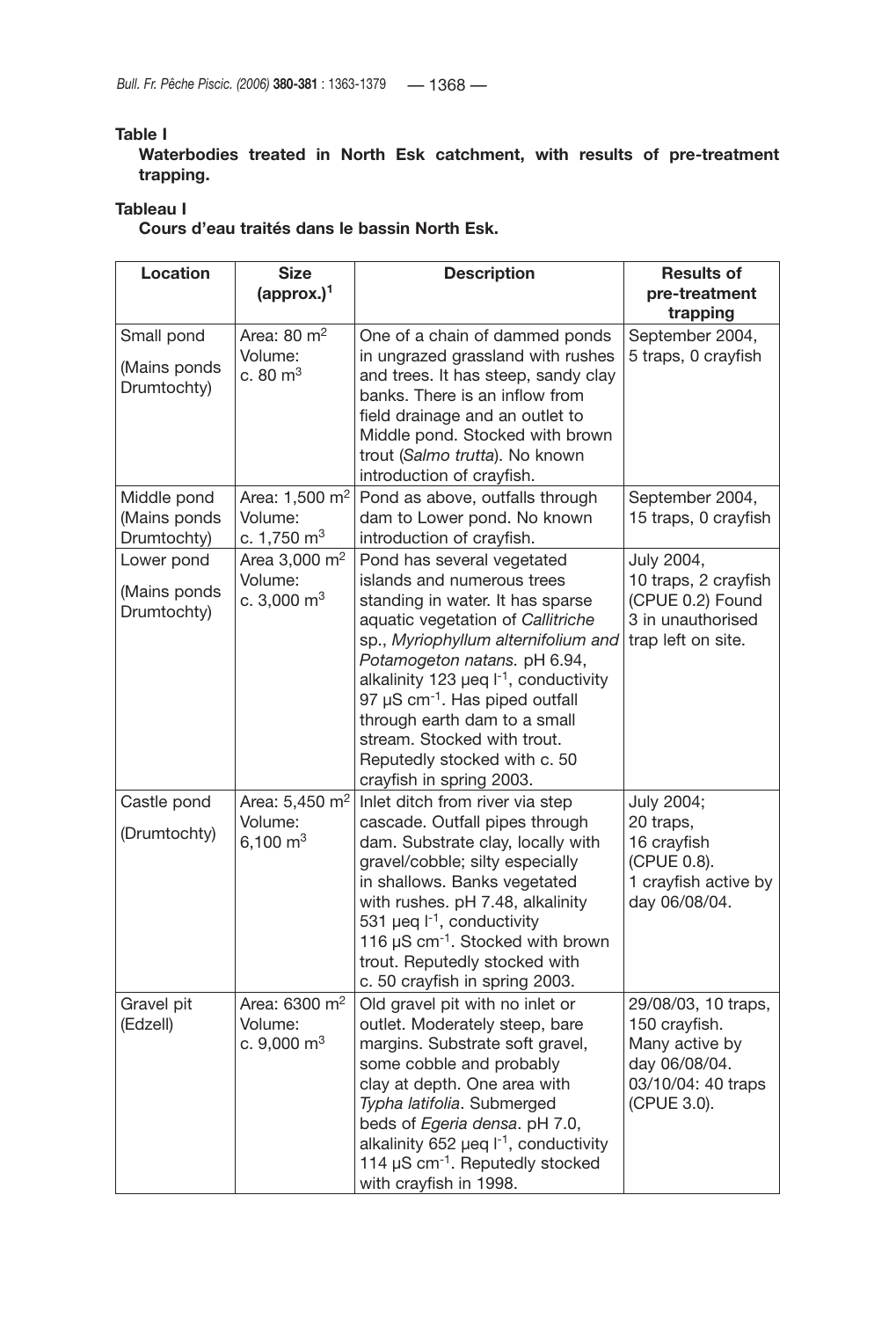ditch to the river was badly polluted with fuel oil, with a very sparse benthic fauna and was considered to be unsuitable for crayfish. The small stream next to the Mains ponds was kick-sampled, but conditions were not favourable for manual survey for crayfish and it was too shallow and fast for trapping, so it could not be confirmed that the crayfish were confined to the pond.

#### **METHODS**

#### **Preliminary tests**

Preliminary toxicity tests were carried out off-site to indicate the recovery time required after treatment. Tanks were set up outside with 20 l rainwater at c. 13°C, with or without a bed of sandy clay sub-soil. Pyblast was added to a dilution of 0.1 mg  $I<sup>-1</sup>$ natural pyrethrins, with or without prior deoxygenation with sodium sulphite (20 ml saturated solution). In one treatment the tank was kept in the dark without aeration to simulate conditions in deep water. Samples of 20 water hog-louse *Asellus aquaticus* were put into the tanks, in numbered mesh bags with pieces of partly decomposed leaf as food, starting 24 hours after the treatment. Bags were inspected at intervals and fresh ones added until *Asellus* survived in all treatments. Aeration of tanks was started 24 hours after treatment and continued for 6 days, as *Asellus* would not survive in anoxic conditions.

Signal crayfish for field tests were obtained from wild stocks at the gravel pit and elsewhere. Crayfish were stored in cool, wet conditions, in crates with plastic flowerpots as refuges for a few days. At the sites they were kept in submerged cages in untreated local water until required. Only healthy, active animals were used in the tests.

Preliminary toxicity tests with crayfish were set up on site using local substrates and water, with deoxygenation, then Pyblast at 0, 0.01, 0.05, 0.1 and 0.2 mg  $1<sup>1</sup>$  natural pyrethrins, plus controls of substrate and water alone (as HILEY and PEAY, 2003). The condition of crayfish was assessed, as in Table II, as an indication of progress to mortality. Crayfish were also tested on dry substrate sprayed with Pyblast. Air temperature was in the range 10-14°C and conditions were dry for a week.

#### **Table II**

#### **Qualitative assessment of condition of crayfish.**

**Tableau II**

### **Evaluation qualitative de la condition des écrevisses.**

| Ref.       | <b>Condition</b>   | <b>Comments</b>                                                                                                                                                                                          |
|------------|--------------------|----------------------------------------------------------------------------------------------------------------------------------------------------------------------------------------------------------|
| <b>SR</b>  | self-righting      | normal condition, no apparent effect                                                                                                                                                                     |
| <b>SSR</b> | slow self-righting | movement slow and often stiff, may take 1 min or<br>more to turn over if placed on back, even in water                                                                                                   |
| <b>NSR</b> | not self-righting  | significantly affected, lying on back, but still making<br>voluntary movements of limbs, in water or air                                                                                                 |
|            | torpid             | no voluntary movement, lying on back, will show<br>slight movement of limbs when touched, but in<br>more advanced stages moribund animals may<br>show minimal response or just movement of<br>mouthparts |
|            | dead               | no response to touching, no eye-stalk response                                                                                                                                                           |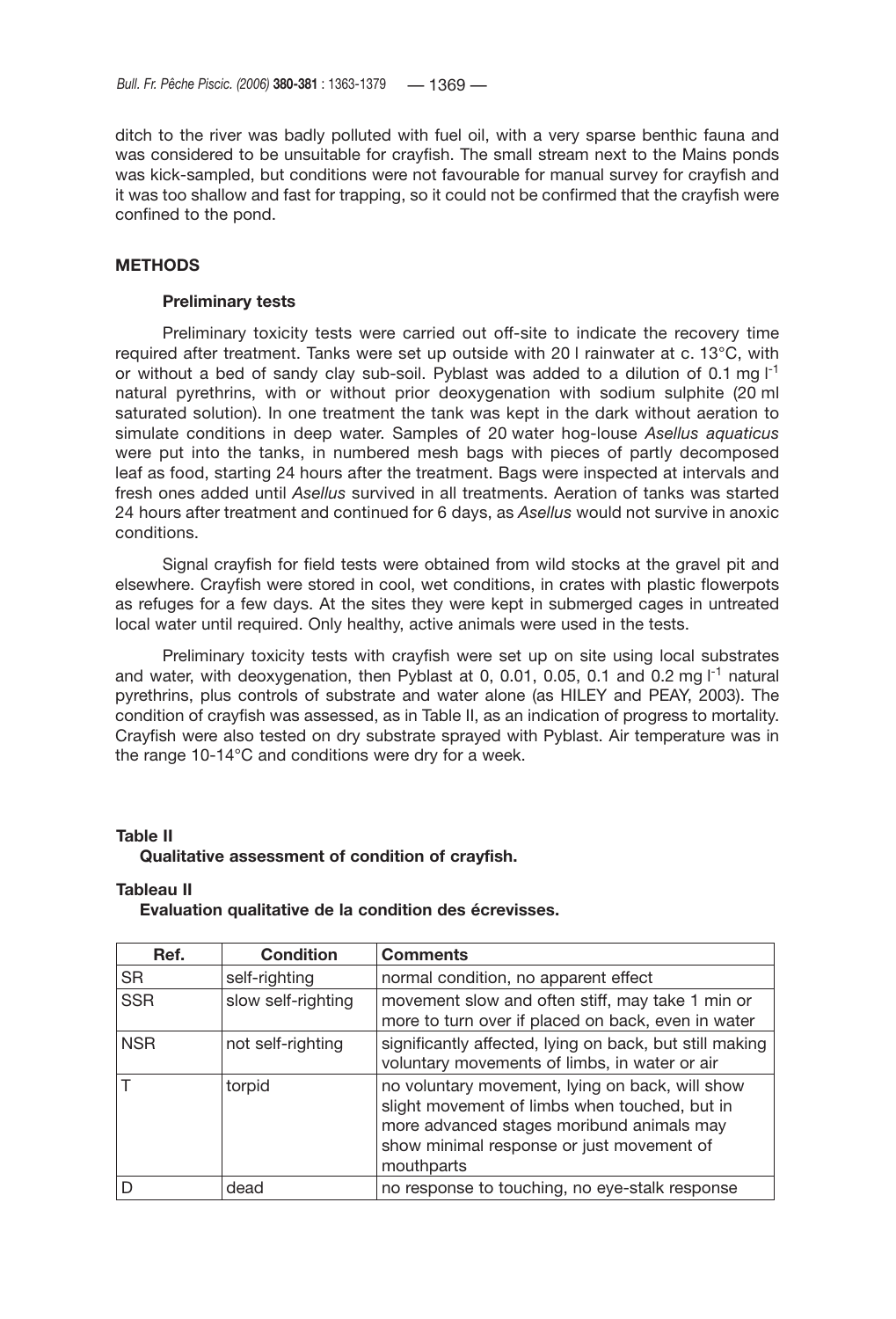#### **Eradication programme**

Fish were removed by netting prior to treatment of the ponds. The gravel pit was treated on 5th October 2004. A 1 m wide band of the bare margin was sprayed with Pyblast, at a rate of 1 l concentrate in 9 l water applied to 200  $\mathrm{m}^2$ , to prevent any crayfish escaping. Sodium sulphite was sprayed over the surface at a dose rate of 0.16 kg  $\text{m}^3$ , but was first dissolved in a large tank. The Pyblast concentrate was then mixed with water in the same tank, within 2 hours of completion of the application of sodium sulphite, and was sprayed over the gravel pit to achieve a target dosage of 0.1 mg  $1<sup>-1</sup>$ natural pyrethrins.

A dissolved oxygen meter was used to monitor deoxygenation. Night-viewing of the exposed margins and shallows was carried out by torchlight on nights 1, 2, 3 and 5 after treatment to check for live, dying and dead crayfish. Crayfish were collected during the day after treatment from 9 quadrats  $(1 \text{ m}^2)$  in the shallow margins of the gravel pit and were sexed and measured. Water samples were collected from near the surface and in deep water. Healthy crayfish were placed in buckets with the water samples. In the controls healthy crayfish were put in untreated water from the site, which had been stored in tanks prior to the biocide treatment. The condition of crayfish was observed over 48 hours. Dead and dying crayfish were removed from the margins to minimise the small risk of herons or other predators taking any affected, but still viable crayfish and losing the prey at another site. Although various piscivorous birds were active in the area, natural pyrethrum does not bioaccumulate and has very low toxicity to birds, so consumption was not considered to be a risk.

The flow through the three Mains ponds was diverted to the adjacent stream and seepage from the lower pond was collected and pumped back during the period of treatment and recovery. Samples of aquatic invertebrates from the adjacent stream were put into mesh bags in the stream upstream and downstream of the lower pond. The Mains ponds were treated by dry application of sodium sulphite, followed immediately by Pyblast applied by boat-mounted sprayer to a target dosage of 0.1 mg  $1<sup>-1</sup>$  natural pyrethrins. The margins, the trunks of trees standing in water and small, marshy islands were all treated with Pyblast. Water samples were taken one day after treatment for toxicity tests with healthy crayfish, as at the gravel pit.

Five days after treatment, a single live crayfish was seen walking by day at the gravel pit, so 100% mortality had not been achieved. Further outdoor toxicity tests were carried out off-site in tanks with rainwater and sandy clay substrate. One series involved a variable concentration of sodium sulphite as a pre-treatment; at 1 ml  $I^{-1}$  (the standard rate), 0.5, 2 or 5 ml  $1<sup>-1</sup>$ , followed by natural pyrethrins at 0.1 mg  $1<sup>-1</sup>$ . In the other series, deoxygenation was omitted and the natural pyrethrin dose was varied, this time to 0.05 mg  $\vert$ <sup>-1</sup>, 0.1 mg  $\vert$ <sup>-1</sup>, 0.2 mg  $1<sup>-1</sup>$  and 0.5 mg  $1<sup>-1</sup>$ . Controls were included as usual. Water temperature was in the range 7-9°C. Tests were observed for four days. These off-site toxicity tests showed that sodium sulphite reduced the toxicity of Pyblast (see Results).

The protocol was subsequently modified to omit deoxygenation and the gravel pit was re-treated with a higher target dose of 0.15 mg  $I^{-1}$  Pyblast on 29<sup>th</sup> October, when the water temperature was 8.5°C. Before the treatment, batches of 10 crayfish were put into each of twenty weighted cages and deployed in the gravel pit. The size distribution of the test animals was 14% in the size class 20-29 mm CL (carapace length), 33% 30-39 mm and 53% 40 mm or more. Half the cages were briefly inspected one day after treatment. All the cages were lifted after 2 days in treated water and the condition of each crayfish was assessed. Any animals that were still live were returned in the cages and lifted after 4 days exposure to the treatment. Toxicity tests were carried out with healthy crayfish in water samples taken 1 day after treatment.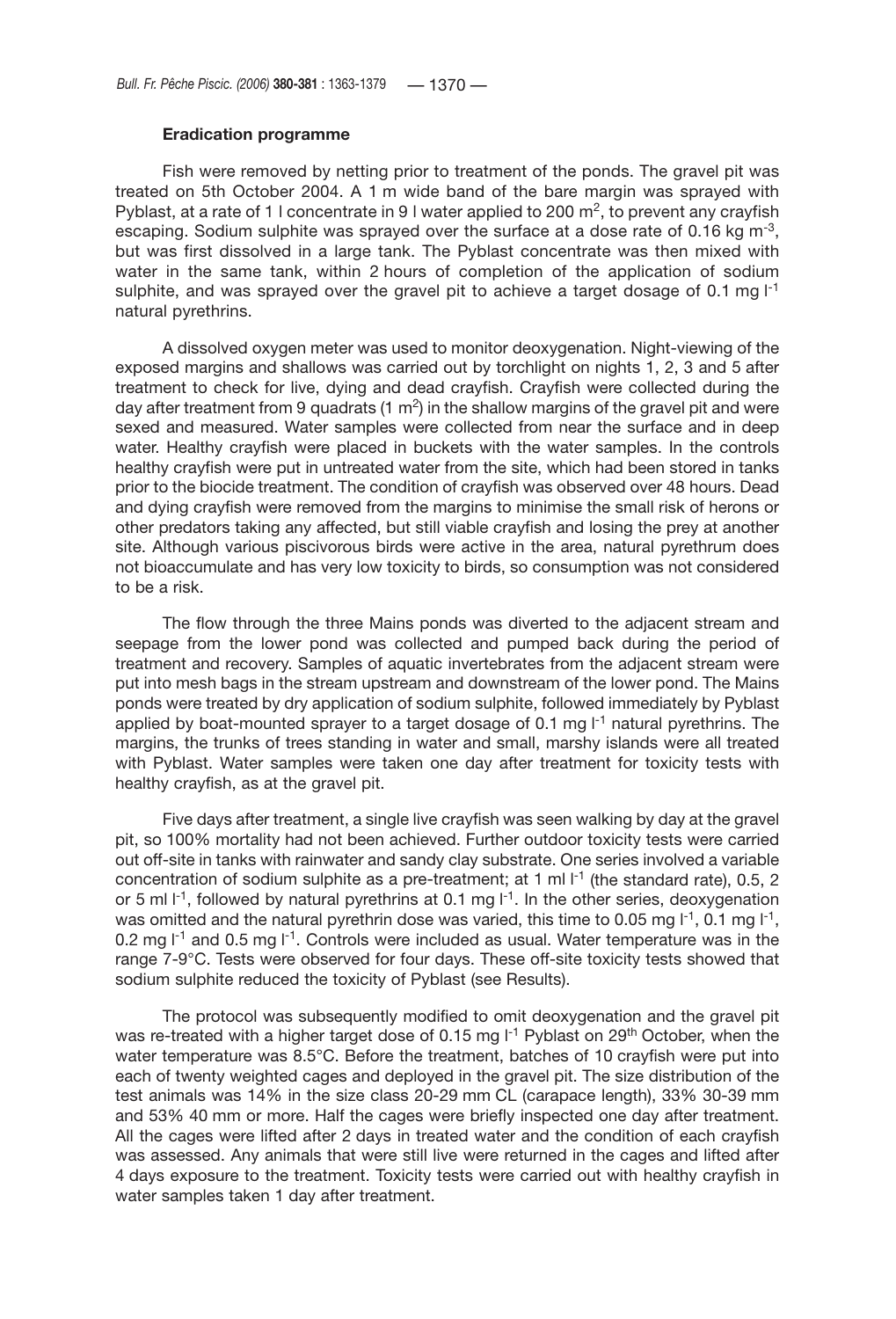Investigations were required to assess leakage from Castle pond and control it before the pond could be treated. Loss of water via old field-drains was intercepted by excavation of a sump, plus installation of temporary dams in the outfall ditch. The inflow from the river was shut off and water was retained in the pond by continuous pumping throughout the treatment and recovery period. Mesh bags with freshwater shrimps (*Gammarus*) were installed in the river upstream and downstream of the outfall ditch prior to the treatment and these were monitored several times a day.

Crayfish were set out in 18 cages (10 per cage) in the pond and 2 cages in the intercept channel and sump that collected the leaking water. The margins were sprayed with Pyblast and the pond was treated to obtain a target dosage of 0.2 mg  $I<sup>-1</sup>$  natural pyrethrins on  $12<sup>th</sup>$  December. The water temperature was  $3.5-4.5^{\circ}$ C. As in the previous treatment, water samples were tested on healthy crayfish 24 hours after treatment. The condition of crayfish in cages was checked after 48 and 72 hours and any crayfish surviving were then moved to untreated aerated water to check for any recovery. A new cage of healthy crayfish was put in the pond three days after the treatment and left there until January.

Toxicity tests were carried out with *Asellus* to monitor the recovery, in undiluted treated water taken from the surface, in treated water diluted by factors of 10, 100, 1,000 and 10,000, and with a control of river water alone. Six series of tests were carried out during 14th-23rd December. Pumping continued until 27th December, 15 days after treatment of the pond, after which water was allowed to enter the river via the outfall ditch.

### **RESULTS**

#### **Results of preliminary tests**

The preliminary recovery tests with *Asellus* (at 13°C) showed that for the first two days *Asellus* exposed to any treatment died within 24 hours. In the deoxygenation and Pyblast treatment at 0.1 mg  $I^{-1}$  natural pyrethrins with clay, LC<sub>50</sub>, 24 hours occurred on the third day post-treatment. In this and other tests, any *Asellus* that survived the first 48 hours of exposure to treated water survived thereafter. Full survival occurred from 5 days with this treatment. The treatment with Pyblast and clay, but no deoxygenation took 7 days to reach  $LC_{50}$ , 24 hours, 4 days longer than with the prior deoxygenation. The treatment with deoxygenation and Pyblast kept in the dark without aeration remained toxic for up to 20 days. Pyblast treatment without clay was the most persistently toxic, with  $LC_{50}$ , 24 hours at about 17 days, 14 days longer than with deoxygenation and clay substrate present. Full recovery was at 21 days in the treatment with Pyblast alone. Depending on the treatment, it took 2-4 days from the first *Asellus* surviving 24 hours to all individuals surviving for 48 hours or more. Both prior deoxygenation and clay reduced the recovery time compared to treatment with Pyblast alone in clean conditions.

Preliminary toxicity tests with crayfish and substrate and water from the gravel pit showed doses of 0.1 mg  $I^{-1}$  and 0.2 mg  $I^{-1}$  natural pyrethrins, preceded by deoxygenation, killed the crayfish within 24 hours in tests when the water was at 10°C. A lower dose of 0.05 mg  $I^{-1}$  killed half the crayfish in 24 hours, whereas 0.01 mg  $I^{-1}$  and deoxygenation alone only killed a quarter of them.

The preliminary tests at Castle pond were extreme, because silty mud was used in each tub, which with the activity of the crayfish, kept the water completely opaque. None of the crayfish (4 crayfish in each of 2 replicates) died within 24 hours in these tests, although most did so in tests with 0.1 mg  $1<sup>-1</sup>$  and 0.2 mg  $1<sup>-1</sup>$  in 2 days and the few not dead were moribund. By contrast, with deoxygenation alone, 7 of 8 crayfish survived, even after 39 hours of anoxic conditions (at c. 4°C).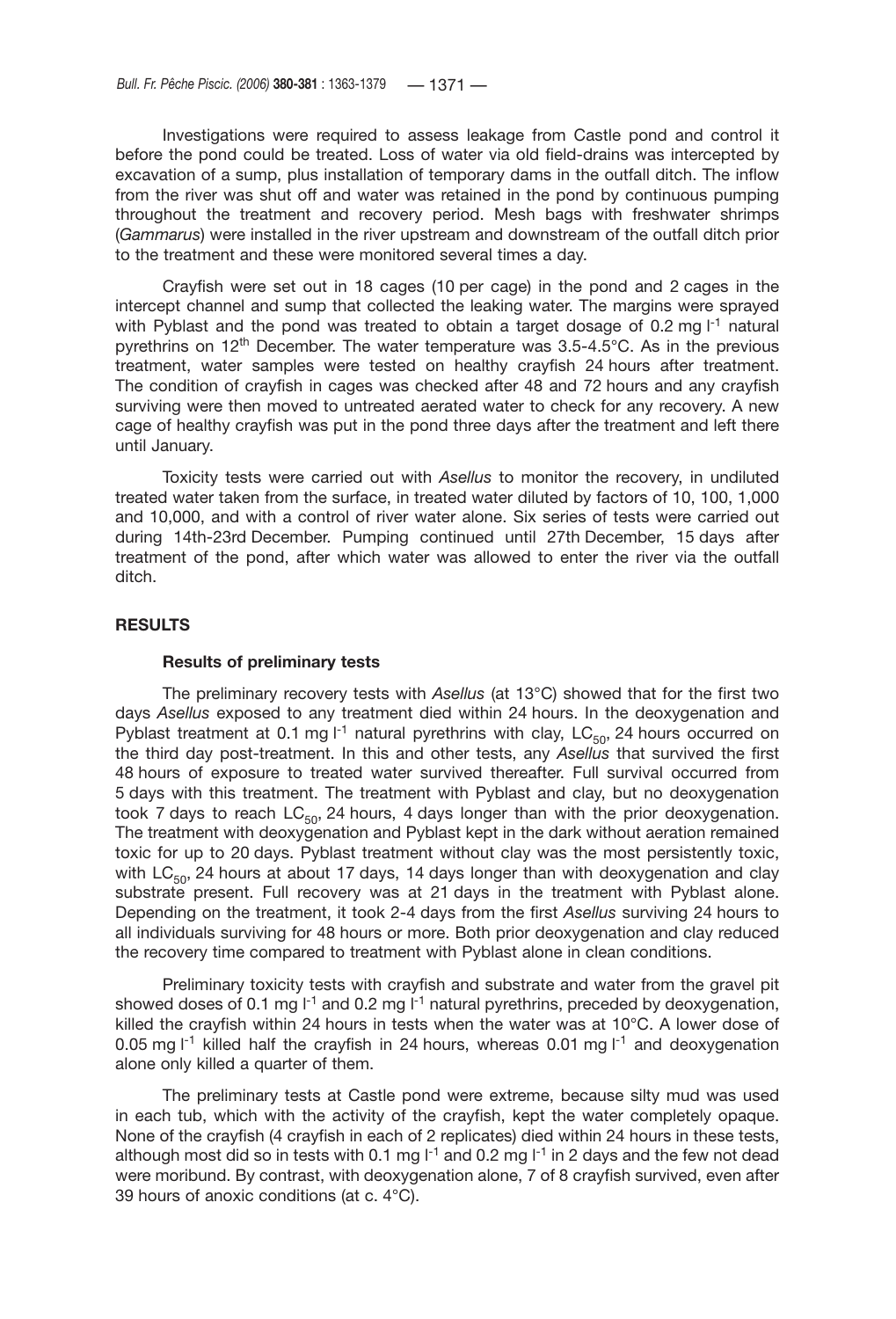In preliminary tests at the gravel pit without clay, observations were made of behaviour during treatment (as in HILEY and PEAY, 2003). Crayfish became much more active than controls as dissolved oxygen fell from 10.5 to 2 mg  $1<sup>-1</sup>$  and it was only at 0 mg  $1<sup>-1</sup>$ 1 that crayfish became torpid, with most seen on their backs at the bottom of the tank. Increased activity was seen in the gravel pit during deoxygenation, as well as in the bucket tests with deoxygenation. Increased activity, including tail-flipping, was also noted during the early stages of the toxicity tests carried out with Pyblast and substrate only.

Crayfish were immediately affected when placed on sprayed gravel, 3 minutes after the application, by which time the gravel was dry. When crayfish were allowed to walk over the gravel 3 to 4 hours after treatment, stiffness and loss of balance were apparent within 2-3 minutes, after which they were removed. All the crayfish exposed to the dry, sprayed substrate were dead within 28 hours.

Toxicity tests carried out with crayfish off-site, after the first treatment, confirmed the treatments with deoxygenation were less toxic to the crayfish, although there was little variation in effect evident with increasing doses of sodium sulphite. At doses of 0.2 mg  $1<sup>-1</sup>$ or 0.5 mg  $1<sup>-1</sup>$  natural pyrethrins with clay, but no deoxygenation, all the crayfish died in 24 to 48 hours. At 0.1 mg  $1^{-1}$  one crayfish was still alive in a torpid condition after 48 hours. It improved slightly when put in clean water, but was still not self-righting after 36 hours recovery, i.e. 4 days after the treatment. By contrast, with deoxygenation alone, torpid crayfish appeared to recover fully within an hour of being placed in well-aerated water.

#### **Results of eradication programme**

During the first treatment, the clarity in the gravel pit increased slightly as crayfish activity ceased. However, an increase in the number of dead crayfish in the shallows, from 87 on the first night to 552 on the third night, reflects increased mortality rather than better visibility. The number of live crayfish seen each night decreased from 32 a few hours after treatment, to 2 on the second night, 1 on the third night and none thereafter. This would have been encouraging, except for the appearance of an active crayfish on day 5.

Density ranged from 1 to 17 crayfish  $m<sup>-2</sup>$ , with an average of 7 crayfish  $m<sup>-2</sup>$ , and 89% mortality in the quadrats on the day after treatment. The size distribution is shown in Figure 2. In the quadrats 72% of the crayfish were juveniles less than 20 mm CL (carapace length) and all of those were dead. The other 28% were 25 mm CL or more in size and of those 10% were still alive about 20 hours after treatment, although they all died during the following 48 hours. In the unvegetated shallow margins there was little or no cover and no in-bank refuges, as the moderately steep gravel slope was relatively soft, with no burrows evident. The few crayfish that were seen alive after 24 hours were all measured or estimated to be more than 20 mm CL (carapace length). Although some live but affected crayfish were seen at the water's edge with their heads or tails out of water on the first night, none were found fully out on the exposed gravel margins by day or night.

At the Mains ponds vegetation and detritus made viewing difficult after treatment. Approximately 40 dead crayfish were seen around the partially screened outfall from the lower pond, although no detailed count was made there. After treatment of the Mains ponds, only the water samples taken from the Middle pond killed all the crayfish within 24 hours; the other 4 samples had incomplete mortality and two had crayfish that were still self-righting, an early indication of reduced effectiveness of that treatment.

Water samples taken from the gravel pit 24 hours after the first treatment killed 60% of the test crayfish within 24 hours and 75% in about 48 hours. The samples from deep water were more effective than surface ones, probably because of the density of the Pyblast solution, which initially sinks to the bottom as a diffuse milky layer. In samples taken about 40 hours after the treatment of the gravel pit only about half the crayfish added were dead within 48 hours.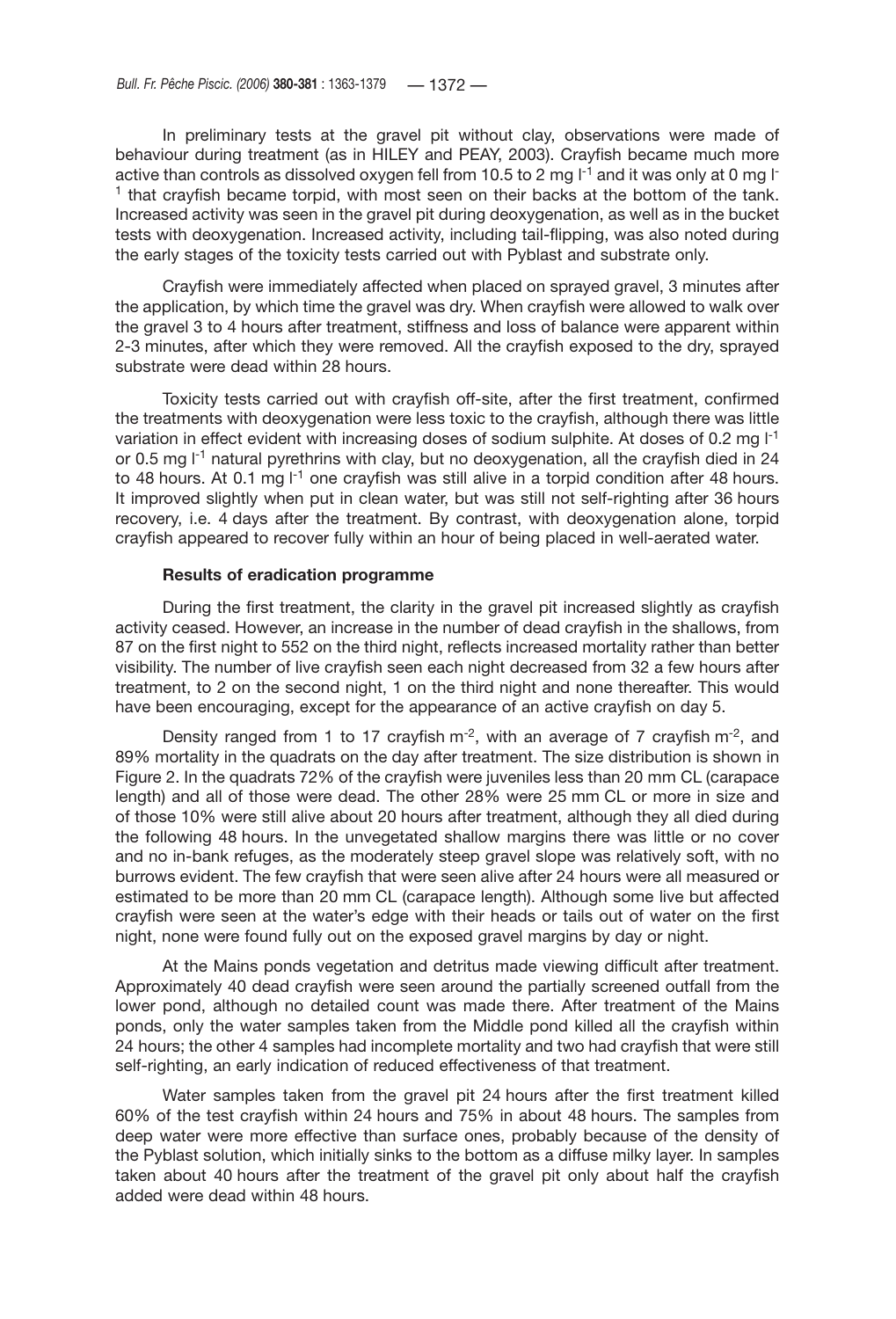

#### **Figure 2**

**Crayfish recorded on the day after stage 1 treatment of gravel pit (in 9 no. 1** × **1 m quadrats).**

#### **Figure 2**

**Quantité d'écrevisses observées pendant la journée après l'étape 1 de la sablière (dans 9 carrés de 1 m2).**

On the day after spraying the gravel pit with Pyblast alone only 3 of 10 cages inspected contained crayfish that were still self-righting. After 2 days, only 8 crayfish (4%) showed any voluntary movement of their limbs, compared to 124 (66%) that were torpid and a further 66 (33%) from the 20 cages confirmed as dead. Figure 3 shows the condition of caged crayfish after 2 days exposure to treated water. The size distribution reflects the collection of test animals elsewhere by fyke-netting (median 40 mm CL), rather than the actual size distribution in the gravel pit. The proportion of dead crayfish in the size range 20-39 mm CL was 21.5%, compared to 11.5% of those greater than 40 mm, a significant difference (chi<sup>2</sup> = 4.645, P < 0.05). After 5 days all the caged crayfish were dead, except for 7 (3.5%) that were moribund, with only eye-stalk response.

The toxicity tests showed that 1 day after the re-treatment of the gravel pit the water was still toxic enough to severely debilitate all the healthy test animals within 24 hours and kill them all within 48 hours. The treatment killed at least some wild-living survivors of the first treatment, as two crayfish were found recently dead in shallow water 2 days after treatment (female 29 mm CL and male 28 mm CL).

At Castle pond, despite the slightly higher dose and colder temperature (water at 4°C, rather than 9°C), the proportion of crayfish dead in cages after two days was broadly similar to that found at the same stage during the retreatment of the gravel pit; 0.5% (1 crayfish) with some voluntary limb movement, but not self-righting, 63.7% torpid and 35.7% dead. The crayfish in the two cages in the intercept ditch and sump had less than 18 hours exposure in total, as they were lifted during essential operations in the posttreatment period. There was no difference evident in the condition of these compared to the other 18 cages. Although the surviving crayfish from the cages were put into aerated water three days after the start of the treatment, they were all dead after 2 days in the recovery tanks, i.e. within 5 days of the treatment of the pond.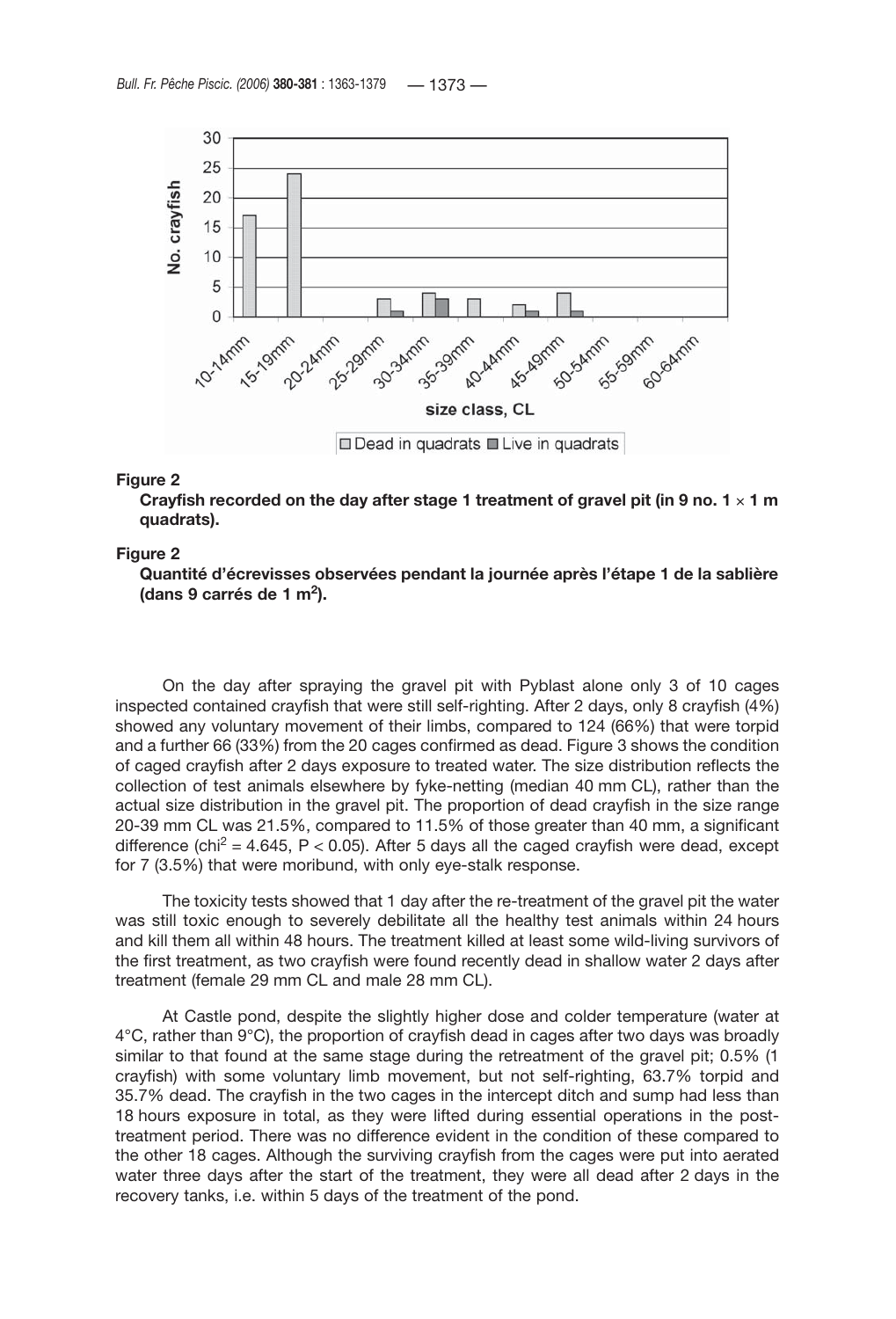

### **Figure 3**

**Re-treatment of gravel pit, condition of caged crayfish 2 days after treatment, by size.**

### **Figure 3**

#### **Condition et taille des écrevisses en cage 2 jours après traitement pour la sablière après retraitement.**

Toxicity tests carried out with water samples collected 24 hours after the treatment of the Castle pond showed half the test crayfish were dead and half torpid and in poor condition 48 hours after exposure to treated water. There was a small continuous inflow of clean water, which would have locally diluted the Pyblast. Crayfish placed in a water sample taken in the pond 2 m or so from the inflow showed slightly better condition than those in samples from other parts of the pond.

Treatment with Pyblast brought at least some of the wild-living crayfish out of their refuges at Castle pond. Eleven were found lying in the margins, despite poor visibility caused by the pumping operation. Not all of these were dead on the day after Pyblast treatment, but they all died subsequently. The crayfish that were put in a cage three days after the treatment and left for four weeks all died.

Three days after treatment of Castle pond the water was toxic enough to kill *Asellus* at 100x dilution, although some *Asellus* were able to survive in water at this dilution 4 days after treatment. 11 days after treatment *Asellus* were surviving in 10x dilution and effects were starting to ameliorate in undiluted pond water. The bags of *Gammarus* in the river survived throughout the period of treatment and pumping in December. However, when the bags were lifted on 14th January, there were live shrimps upstream of the outfall ditch, but they were all dead downstream, indicating there had been an impact on aquatic macroinvertebrates when the outfall ditch was opened 15 days after treatment. In spring 2005 there was an increase in the cover of filamentous algae 3.5 km downstream and the insect and crustacean fauna had been reduced (as recorded in biological monitoring by SEPA). In contrast, the samples of macroinvertebrates in the bags upstream and downstream of the Mains ponds were all alive two weeks after water had been released.

A small number of 1+ roach *Rutilus rutilus* were killed within 30 minutes of Pyblast application at the gravel pit and some stocked brown trout *Salmo trutta* were affected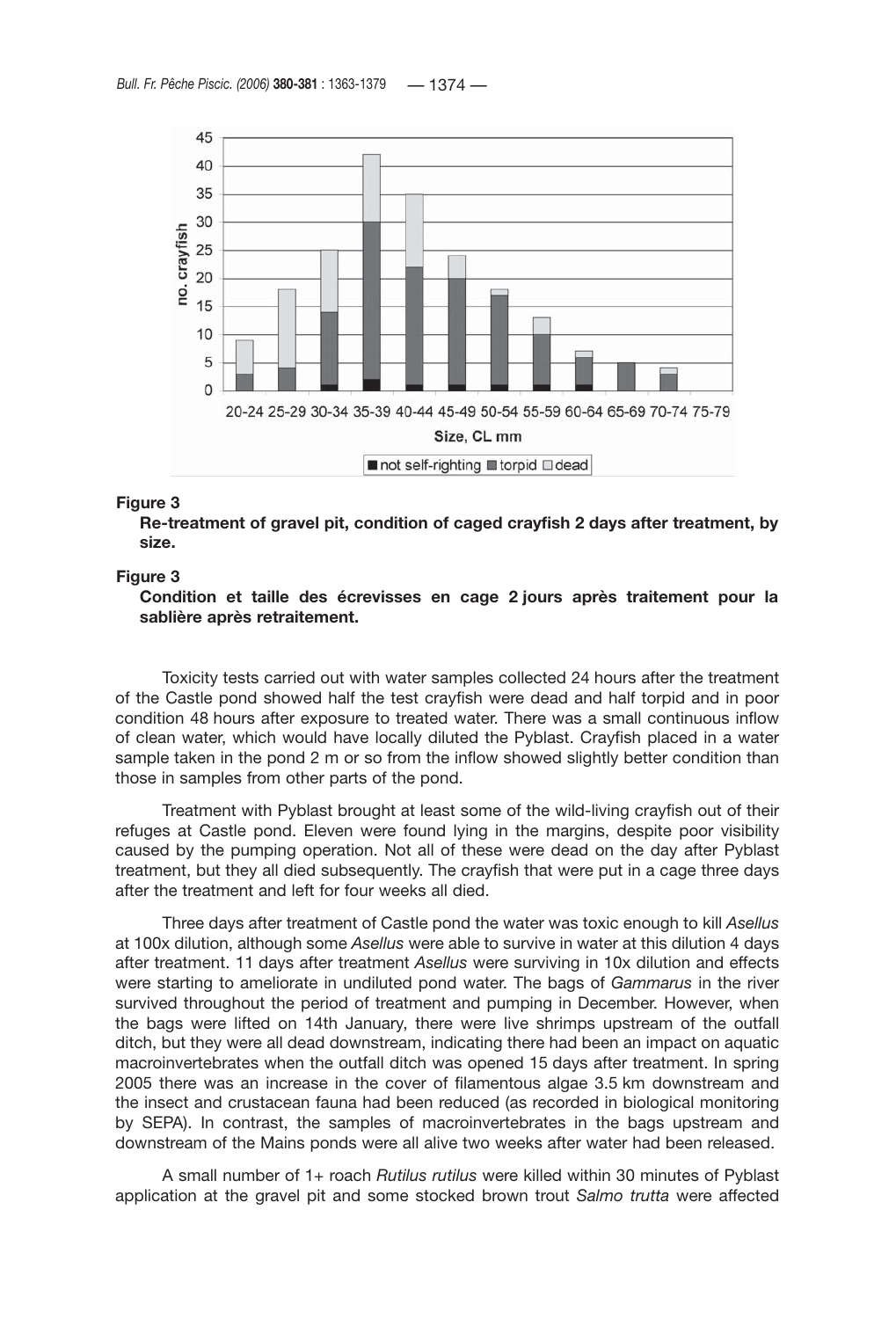at the Mains ponds and Castle pond. There was no mortality of fish outside the treated sites.

Aquatic invertebrates had started to recolonise the gravel pit in the 24 days between the first and second treatments and Corixidae were abundant. In the Mains pond, where the treatment was not fully effective, live water beetles were seen within a week of the treatment. Brown trout were stocked into Castle pond in April 2005 and there were no adverse effects.

A trapping survey was carried out in summer 2005, with a total of 100 trap nights at the gravel pit and 43 trap nights at Castle pond. No crayfish were recorded at either site. In the lower Mains pond, 25 trap nights yielded three male crayfish (45, 55 and 59 mm CL).

### **DISCUSSION**

The eradication programmes show that treatment with Pyblast alone at a target dosage of 0.15 mg  $I^{-1}$  at 9°C and 0.2 mg  $I^{-1}$  at 4°C was sufficient to kill the caged crayfish in the waterbodies treated. Monitoring will be required for several years to see whether eradication has been achieved, but the initial indications from trapping are favourable, with no crayfish caught so far.

The pre-treatment of deoxygenation with sodium sulphite was not successful, as evidenced by the failure of the first treatment at the gravel pit and in the Mains ponds. The Mains ponds have been retreated with Pyblast in September 2005. In the field tests in summer 2003 (HILEY and PEAY, 2003), Pyblast at 0.05 mg I<sup>-1</sup> with prior deoxygenation by sodium sulphite killed all the test animals within 24 hours, when the temperature was at least 20°C. That treatment only killed half the crayfish in 24 hours in the preliminary tests at 13°C, although the target dose of 0.1 mg  $1<sup>1</sup>$  killed the crayfish within 24 hours. When scaled up in the gravel pit, however, the dosage was not sufficient to kill all the crayfish.

In addition to the issue of field scale, this confirms temperature as a significant factor, one which cannot be controlled in field-tests and treatments, although it can be predicted from climatic records. MAYER and ELLERSIECK (1986) reported that an increase in temperature of 10°C increased the toxicity of most toxicants to fish by a factor of 3.1, although EVERSOLE and SELLER (1997) noted that this does not necessarily apply in the same way to crayfish.

Based on information from the manufacturers, it was expected that the presence of clay and organic matter would affect the efficacy of the Pyblast. This was supported by the toxicity tests conducted at the gravel pit, where  $0.1 \text{ mg}$   $\text{F}$ <sup>1</sup> natural pyrethrins with deoxygenation killed the crayfish within 24 hours, whereas the same treatment with a lot of silty clay from Castle pond resulted in no mortality until 36 hours elapsed. Tests with *Asellus* also showed more rapid loss of toxicity of Pyblast with substrate present than with water alone.

Other authors have also noted that substrate can reduce the effectiveness of pesticides. KOZAK and POLICAR (2003) applied chlorinated lime to a pond at a rate calculated to deliver at least 15 mg  $I^{-1}$ , a dosage that was expected to be lethal to crayfish. They only recorded a maximum of 0.75 mg l<sup>-1</sup> in situ, which was sufficient to kill caged fish, but not crayfish. The authors attributed this to the binding of active chlorine to the sediment. Similarly, HILEY and PEAY (2003) found initial concentrations of 15 mg I<sup>-</sup>  $<sup>1</sup>$  chlorine did not achieve 100% mortality with clay substrate present. Initial doses of</sup>  $30$  mg  $1<sup>-1</sup>$  or more were required to achieve complete mortality within 24 hours in the tests and the chlorine degraded very rapidly after application. The authors concluded that the treatment would not be reliable if used in ponds.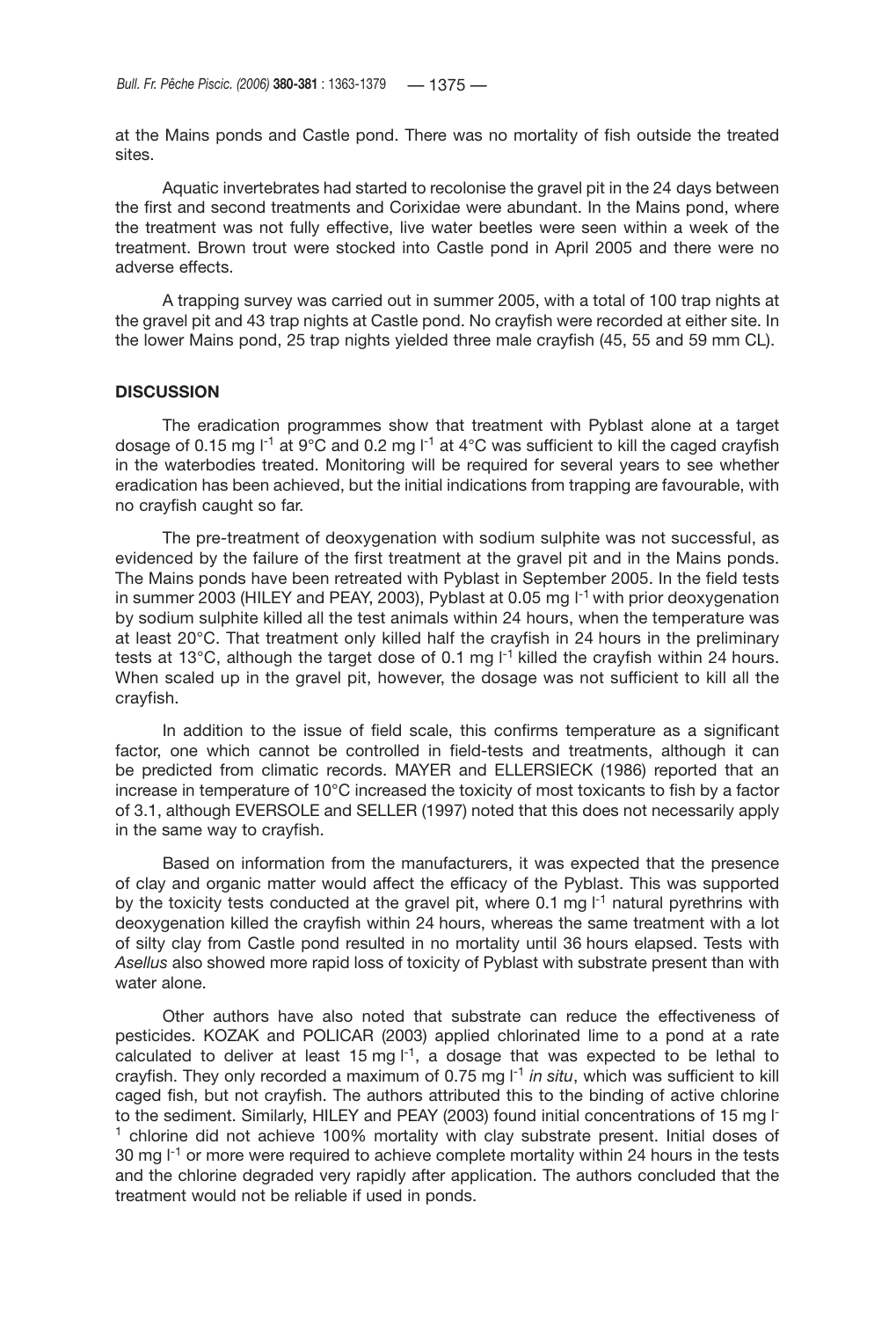Differences between laboratory tests and treatments in the field have been reported in the use of insecticides in rice crops where crayfish are also produced commercially. CHEAH *et al.* (1979) cites a 48-hour LC<sub>50</sub> of 3.4 µg  $I^{-1}$  for the insecticide methyl parathion on *Procambarus acutus acutus* (ALBAUGH, 1972), whereas with a field application equivalent to 100 µg l-1 (HENDRICK *et al.,* 1966) there was no effect.

In laboratory conditions, LAURENT (1995) recorded 100% mortality of *Orconectes limosus* in 24 hours with a concentration of 0.1 mg  $\vert$ <sup>1</sup> of the insecticide fenthion. When fenthion was used in three ponds, the time required to achieve complete mortality of caged crayfish was 59, 96 and 87 hours for calculated concentrations of 0.13, 0.08 and 0.06 mg  $I^{-1}$  respectively. This accords with our findings that it sometimes took up to 96 hours to kill all the caged crayfish at dosages that were effective within 24 hours in field toxicity tests.

The observation of more rapid mortality of juvenile crayfish in the first treatment of the gravel pit is consistent with the comparative toxicology compiled by EVERSOLE and SELLER (1997). They found that the geometric means of the  $LC_{50}$  values from juvenile to adult crayfish were 0.7 to 3.2 respectively.

For full-scale application, the minimum effective concentration may be higher than that determined in field tests. EVERSOLE and SELLER (1997) commented on problems of transferring laboratory-derived acute toxicity values to the field, where conditions produce more unpredictable effects. They noted that "acute  $LC_{50}$  values continue to be a mainstay in toxicity testing". For those attempting an eradication of crayfish, or anything else,  $LC_{50}$ represents failure and the quoted  $LC_{50}$  is likely to be substantially less than the minimum required in the field.  $LC_{100}$  24 hours would be a more useful value from which to start field toxicity tests.

The outdoor toxicity tests with local water and substrates were a valuable intermediate step between laboratory tests in clean conditions and full-scale treatment. Even so, with a range of environmental factors operating, it may be appropriate to set the target dose for an eradication treatment above the minimum dose that achieves 100% mortality within 24 hours in such outdoor toxicity tests, perhaps by 50% or more. Factors operate in combination in the field, including the water temperature; the substrate, which varied within each site; the presence of vegetation; topography of habitat; the depth of water, the daylength and light intensity during and after treatment. These influence the exposure of crayfish to the toxicant, its effectiveness and its persistence.

The cages of crayfish helped monitor the treatment, a technique used earlier by LAURENT (1995). Where crayfish were still self-righting, or not self-righting but with active limb movements after 48 hours exposure, there was the potential for recovery, or a risk that wild crayfish within refuges had not been adequately exposed to the toxicant. Where caged crayfish were severely affected in less than 24 hours there was a better chance of hidden crayfish being killed too. In the Castle pond, water that passed through the bed of the pond in leakage was sufficiently toxic to kill crayfish in the muddy sump where leakage was collected. The extra cage put in the pond after three days showed that the water was still sufficiently toxic to kill healthy crayfish. These factors increase the likelihood that crayfish in burrows would receive sufficient exposure, either on the first day, or over a few days.

Pyblast stimulated at least some of the wild crayfish to leave their refuges. Signal crayfish show very little nocturnal activity in winter (BUBB *et al*., 2002), so the presence of dead and dying crayfish in the margins at Castle pond indicates a response to the biocide, as was observed in the outdoor toxicity tests and at the gravel pit. When the only area of the gravel pit with large stones was searched after the first treatment, some crayfish were found dead in their refuges. Some of these had their tails projecting out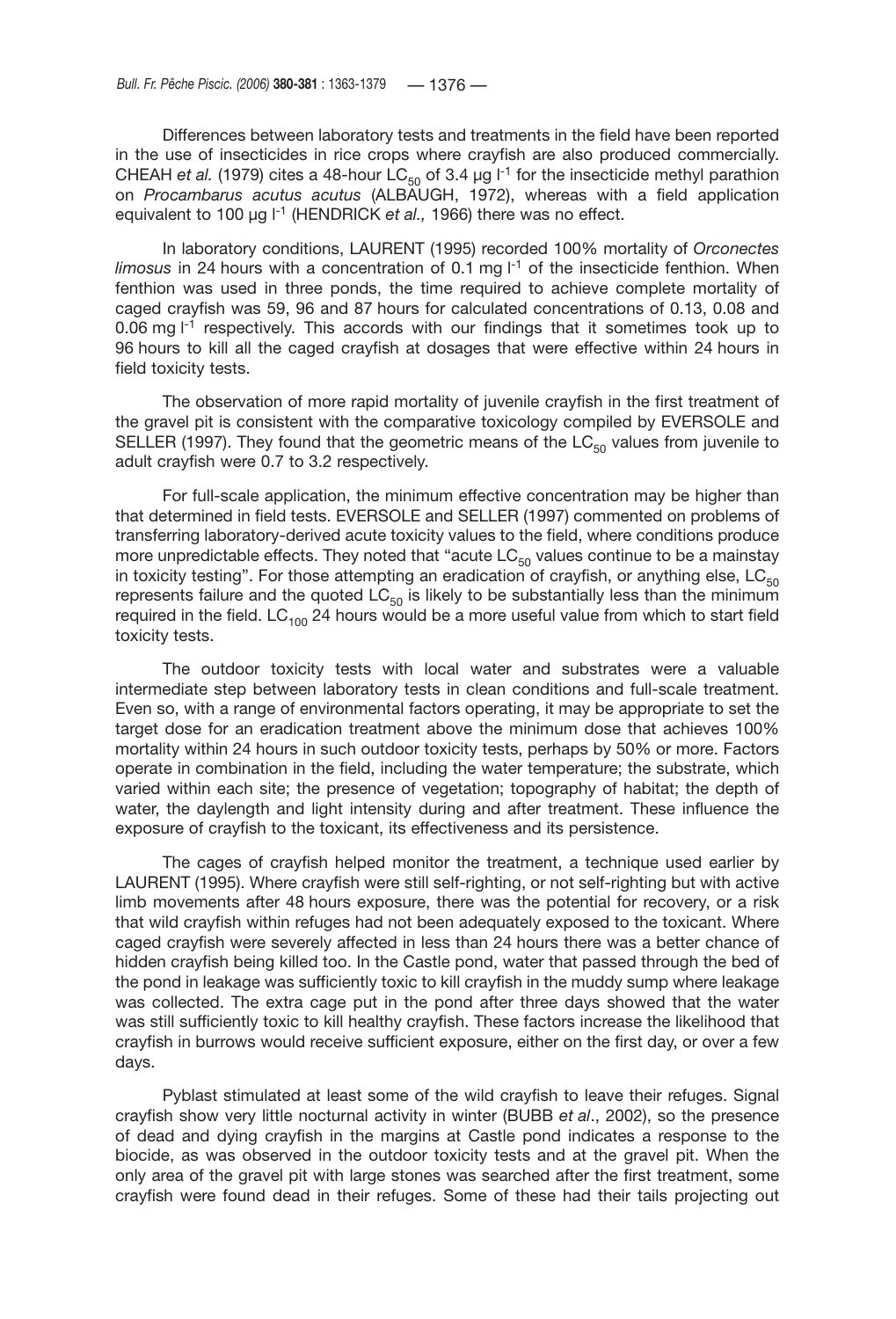of the refuge. Signal crayfish tend to sit in their refuges with chelipeds facing forward, suggesting these may have had some time outside the refuges shortly after application of the Pyblast. Perhaps they were using tail-movements to try to circulate fresh water before they succumbed.

Thorough treatment of the margins is especially important where there is submerged and emergent vegetation, or burrows or undercut banks in which crayfish could hide. Crayfish may reach highest density in such areas. Prior removal of vegetation improves penetration of the surface spray, but even so, refuges need to be flooded during treatment, so the water level needs to be maintained at or above normal level.

Monitoring of the eradication treatment using caged fauna in non-target areas and bioassays using dilution series were useful approaches. At Castle pond, however, the water was released before a bioassay confirmed 48 hours survival of *Asellus* in treated water and this led to impacts on invertebrates in a stretch of watercourse downstream. The release was also made during a period with low flow and hence low dilution in the watercourse. By contrast, at the Mains ponds there was no impact outside the treatment area.

Controlling water in ponds with a throughflow and the various application methods used are discussed in more detail in PEAY and HILEY (2005). The resource requirements and practical difficulties of an eradication treatment should not be under-estimated. Ponds of up to 1 ha in size can be treated within a day using Pyblast alone, but careful advance preparation is needed and sufficient time afterwards for control and monitoring throughout the period when the waterbody is toxic, as well as post-project monitoring. There is a balance to be achieved between dosing heavily to obtain a rapidly lethal dose in all areas of the waterbody and the cost of the product, together with the recovery time before the treated water can be safely released to untreated areas. The recovery time can be a significant factor at sites where water has to be contained by pumping.

This is the first time that there has been any field scale use of a biocide against crayfish in the UK. It is also, as far as we are aware, the first use of natural pyrethrum for this purpose. The trial showed that an eradication treatment can be done safely at field scale, although further monitoring is needed to assess the effectiveness. It is only feasible if the signal crayfish population is limited in extent. Such a treatment is only possible if the landowners and statutory authorities agree that the short-term, localised and recoverable impacts of a biocide are preferable to the extensive and long-term impacts of an invading population of non-indigenous crayfish.

### **ACKNOWLEDGEMENTS**

The project was undertaken with the cooperation of a number of agencies and individuals. Scottish Natural Heritage provided most of the funding for the project and project management and also provided staff for work on site. Fisheries Research Services provided equipment and staff time for site work and surveys. The Scottish Environment Protection Agency also provided some staff time and Esk District Salmon Fisheries Board contributed to funding. The Environment Agency in England provided wild-caught crayfish for tests. Landowners Jasper Gray and Charlie Anderson and estate worker Dougal Lindsay contributed work on site, equipment and other help in kind. Paul Bryden worked on site and assisted with off-site tests. Anne Lebas kindly carried out the translation into French.

### **REFERENCES**

ALBAUGH D.W., 1972. Insectide tolerances of two crayfish populations (*Procambarus acutus*) in South Central Texas. *Bulletin of Environmental Contamination and Toxicology*, *8*, 334-338.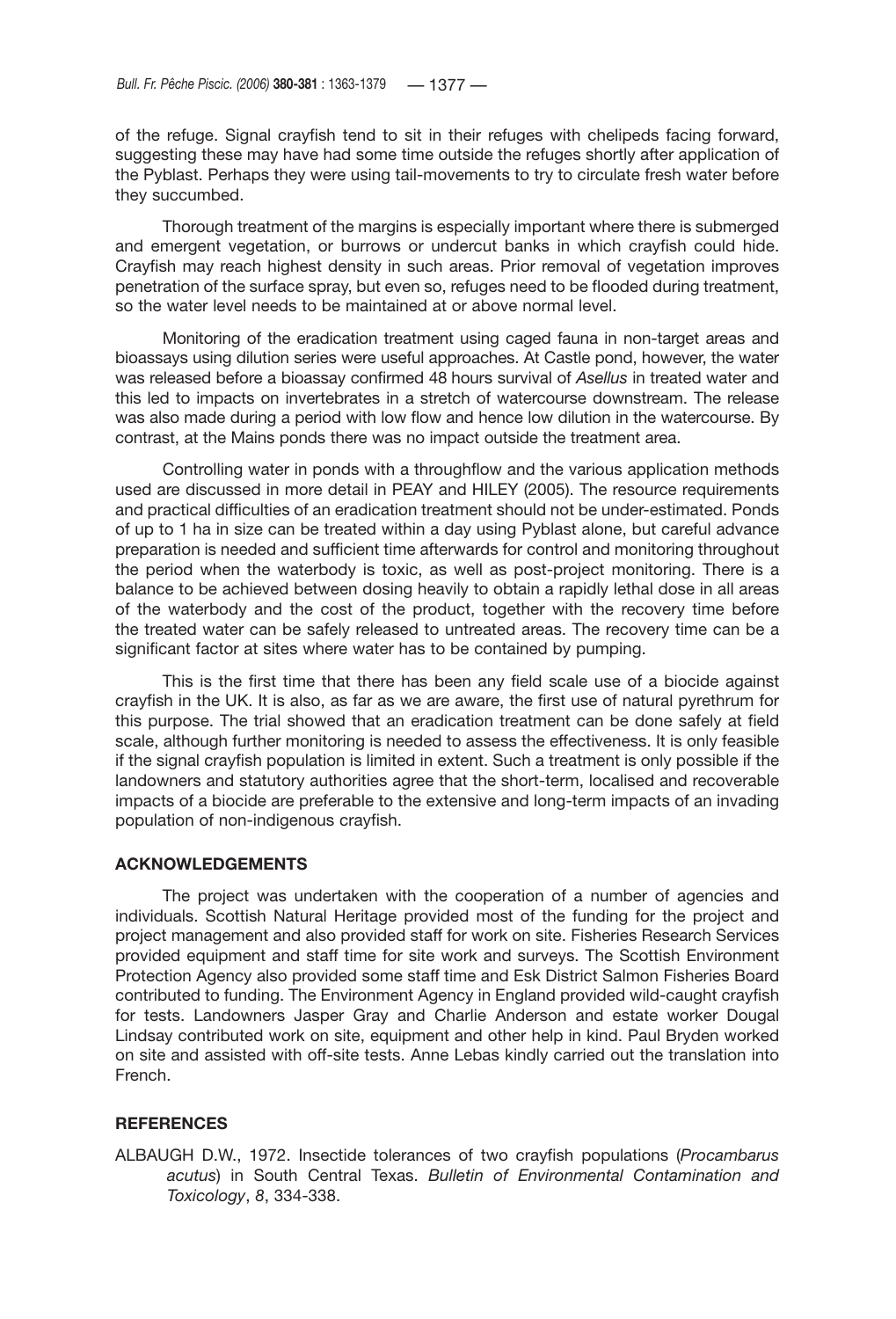- BILLS T.D., MARKING L., 1988. Control of nuisance populations of crayfish with traps and toxicants. *Progressive Fish-Culturist, 50*, 103-106.
- BUBB D.H., LUCAS M.C., THOM T.J., 2002. Winter movements and activity of signal crayfish *Pacifastacus leniusculus* in an upland river, determined by radio telemetry. *Hydrobiologia, 483,* 111-119.
- BURRIDGE L.E., HAYA K., 1997. Lethality of pyrethrins to larvae and postlarvae of the American lobster (*Homarus americanus*). *Ecotoxicology and Environmental Safety*, *38*, 150-154.
- CABRAL J.A., ANASTACIO R., CARVALHO R., MARQUES J.C., 1997. A non-harmful chemical method of red swamp crayfish *Procambarus clarkii*, population control and non target organisms problematics in the lower Modego River valley, Portugal. *Freshwater Crayfish*, *11*, 286-292.
- CHEAH M.L. AVAULT J.W., GRAVES J.B., 1979. Some effects of thirteen rice pesticides on crawfish *Procambarus clarkii* and *P. acutus acutus*. *Freshwater Crayfish*, *4*, 350- 361.
- CRAWFORD L., YEOMANS W., ADAMS C.E. (in press). The impact of introduced signal crayfish *Pacifastacus leniusculus* on stream invertebrate communities. *Aquatic Conservation*.
- EVERSOLE A.G., SELLER B.C., 1997. Comparison of relative crayfish toxicity values. *Freshwater Crayfish*, *11,* 274-285.
- EVINS C., 2004. Small animals in drinking-water distribution systems. *In*: AINSWORTH, R., World Health Organisation (Ed.); *Safe Pipe Water: Managing Microbial Water Quality in Piped Distribution Systems*. IWA Publishing, London, 101-120.
- FRUTIGER A., BORNER S., BÜSSER T., EGGEN R., MÜLLER R., MÜLLER S., WASMER H. R., 1999. How to control unwanted populations of *Procambarus clarkii* in Central Europe? *Freshwater Crayfish*, *12*, 714-726.
- GRIFFITHS S.W., COLLEN P., ARMSTRONG J.D., 2004. Competition for shelter among overwintering signal crayfish and juvenile Atlantic salmon. *Journal of Fish Biology*, *63*, 436-447.
- HART K.M., 1958. Pyrethrum in the disinfection of public water mains. *Pyrethrum Pos*t, *4*(3), 8-12.
- HENDRICK R.D., EVERETT T.R., CAFFREY H.R., 1966. Effects of some insecticidees on the survival, reproduction and grouth of the Louisiana red crawfish. *Journal of Economic Entomology*, *59*, 189-192.
- HILEY P.D., 2003. Field application of biocides for signal crayfish control. *In*: HOLDICH D. M. and SIBLEY P.J. (Eds.) *Management and Conservation of Crayfish. Proceedings of a conference held on 7th November, 2002*. Environment Agency, Bristol. 217 p., 185-199.
- HILEY P.D., PEAY S., 2003. Signal crayfish eradication biocides trial. Project Ref. EIT34- 01-022. Unpublished report to Environment Agency and English Nature. 29 p.
- HILEY P.D., PEAY S. (in press) Signal crayfish eradication preliminary biocides trial. *Freshwater Crayfish*, *15*.
- HOLDICH D.M., GYDEMO R., ROGER, W.D., 1999. A review of possible methods for controlling alien crayfish populations. *In*: GHERARDI F. and HOLDICH D.M. (Eds) *Crayfish in Europe as Alien Species: how to make the best of a bad situation*. A.A. Balkema, Rotterdam, 245-270.